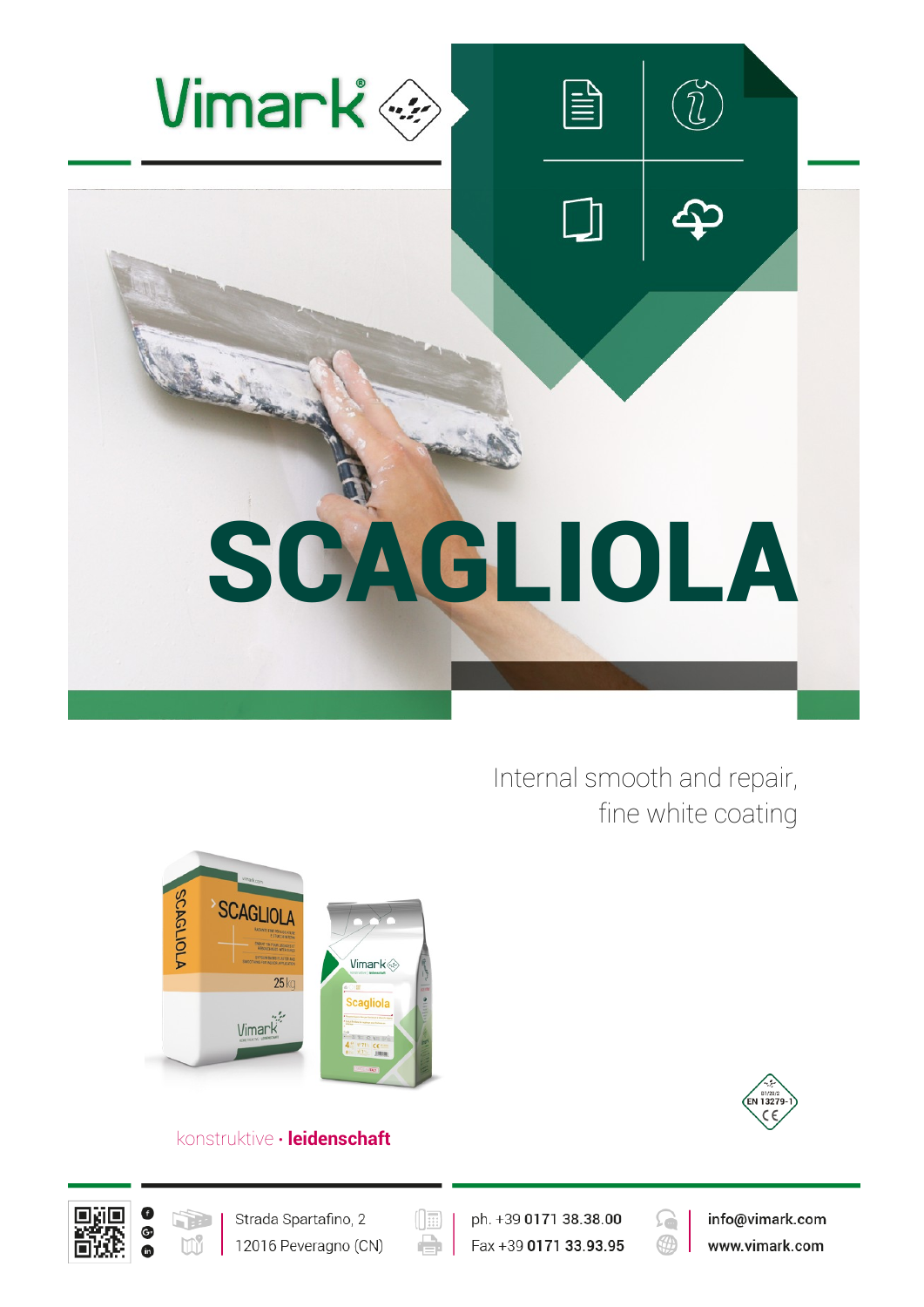



| <b>PRODUCT</b><br><b>DESCRIPTION</b>                   | SCAGLIOLA is a product that can be used to obtain accurate smoothing or repairs of<br>interior surfaces or as an undercoat plaster, applied manually, directly to walls with a final<br>polished look.<br>The product is suitable for the creating mouldings and large plaster friezes.<br>This product should not be applied to external supports, or on unstable or inconsistent<br>supports, on supports that have been treated with release agents or water repellents.<br>Do not use in rooms that are constantly damp or on walls that are subject to capillary<br>rising damp.                                                                                                                                                                                                                                                                                                                                |
|--------------------------------------------------------|----------------------------------------------------------------------------------------------------------------------------------------------------------------------------------------------------------------------------------------------------------------------------------------------------------------------------------------------------------------------------------------------------------------------------------------------------------------------------------------------------------------------------------------------------------------------------------------------------------------------------------------------------------------------------------------------------------------------------------------------------------------------------------------------------------------------------------------------------------------------------------------------------------------------|
| <b>COMPOSITION</b>                                     | SCAGLIOLA is a hemihydrate gypsum based premixed product of high purity and specific<br>additives that improve the workability, adhesion to supports and regulates setting times.                                                                                                                                                                                                                                                                                                                                                                                                                                                                                                                                                                                                                                                                                                                                    |
| <b>MIXING</b><br><b>AND APPLICATION</b>                | For every kg of powdered SCAGLIOLA add approx. 0.7 litres of clean water, prepare a<br>container with the required quantity of clean water, then sprinkle evenly the product.<br>Leave to soak well without stirring for about 5' minutes in order to avoid the formation of<br>lumps.<br>Then mix until smooth and free of lumps. The prepared product is usable for about 40'-<br>60' minutes. Do not add water or mix to use again after this period.<br>Apply the coating in horizontal and vertical strokes with a large trowel, until the required<br>final appearance has been obtained. Apply the successive coating before the first coat has<br>dried.<br>For applying as an undercoat plaster, the product must be applied with a minimum<br>thickness of 5 mm, in more hands, directly on brick support. The coating of the plaster<br>base with the same product can be done after approx. 60' minutes. |
| <b>INDICATIVE</b><br><b>AMOUNTS</b><br><b>REQUIRED</b> | 1 kg per $m^2$ per mm of thickness.                                                                                                                                                                                                                                                                                                                                                                                                                                                                                                                                                                                                                                                                                                                                                                                                                                                                                  |
| <b>COLOUR</b>                                          | White.                                                                                                                                                                                                                                                                                                                                                                                                                                                                                                                                                                                                                                                                                                                                                                                                                                                                                                               |
| <b>PACKAGING</b>                                       | 4 kg small bags (4 small bags x box of 16 kg).<br>25 kg bags on disposable 1250 kg pallet (50 bags) protected by waterproof plastic wrap.                                                                                                                                                                                                                                                                                                                                                                                                                                                                                                                                                                                                                                                                                                                                                                            |
| <b>STORAGE</b>                                         | 12 months in original intact packaging and stored in a dry place.                                                                                                                                                                                                                                                                                                                                                                                                                                                                                                                                                                                                                                                                                                                                                                                                                                                    |
| <b>RECOMMENDATIONS</b>                                 | Do not apply in temperatures inferior of $+5^{\circ}$ C or above $+35^{\circ}$ C.<br>Do not apply to surfaces that are frozen, dusty, inconsistent or unstable.<br>Apply a thickness of above 5 mm.<br>Ventilate the premises after application to allow correct drying of the product.<br>Protect coating from frost and with applications made in cold and humid periods wait for<br>complete drying of the plaster before applying final decorations.<br>Do not apply to external supports, on unstable and inconsistent supports, or on supports<br>that have been treated with release agents or water repellents.                                                                                                                                                                                                                                                                                              |



 $\left(\begin{matrix}\overline{1}\ \overline{1}\ \overline{1}\ \overline{1}\ \overline{1}\ \overline{1}\ \overline{1}\ \overline{1}\ \overline{1}\ \overline{1}\ \overline{1}\ \overline{1}\ \overline{1}\ \overline{1}\ \overline{1}\ \overline{1}\ \overline{1}\ \overline{1}\ \overline{1}\ \overline{1}\ \overline{1}\ \overline{1}\ \overline{1}\ \overline{1}\ \overline{1}\ \overline{1}\ \overline{1}\ \overline{1}\ \overline{1}\ \overline{1}\ \overline{1}\ \overline{1}\ \overline{1}\ \overline{1}\ \overline{1}\ \overline{$ 

 $\Rightarrow$ 

ph. +39 0171 38.38.00 Fax +39 0171 33.93.95



info@vimark.com www.vimark.com